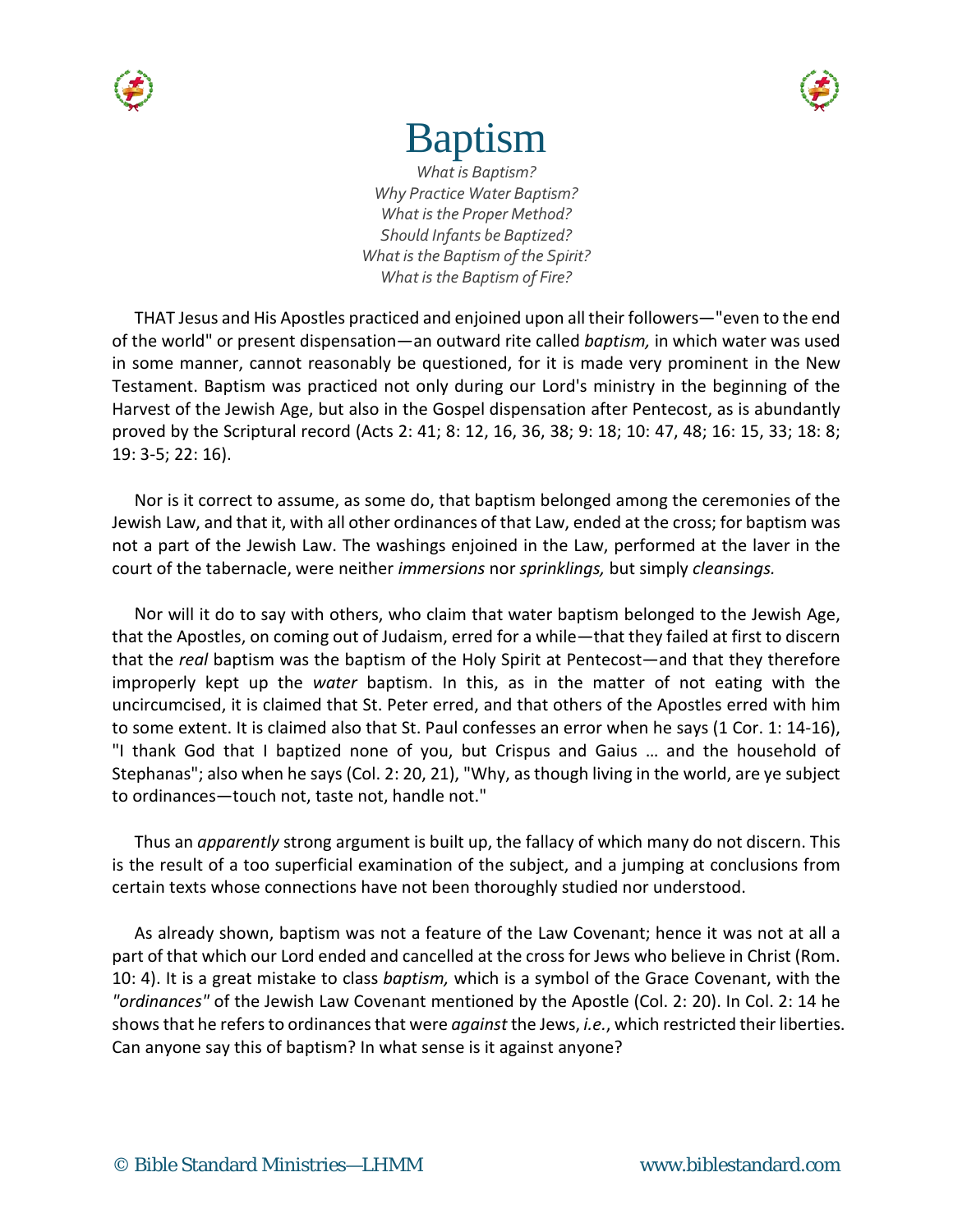What the Apostle does refer to as the Law "ordinances," contrary to or against the Jew, were ceremonies and fastings, celebrations of the new moons and sabbaths (v. 16), and particularities about the eating of clean and unclean animals, the wearing of clothing made of linen and wool mixed, *etc.* These ordinances included not only those originally introduced by Moses, but also others subsequently added by the scribes and Pharisees who sat "in Moses' seat" (Matt. 23: 2). These forms and ceremonies had become so complex and bewildering a mass that those who *attempted* a strict observance of them found them extremely burdensome—a yoke of bondage. Our Lord referred to the same bondage and weariness (Matt. 23: 4); and, again (Matt. 11: 28-30), to the same class he held out *grace* instead of the Law, as the only way of life, saying, "Come unto me, all ye that labor and are heavy laden [with the Law's *unprofitable* and multitudinous ordinances—which, because of your weak, fallen condition cannot profit, but only annoy and weary you, and are therefore *"against"* you], and I will give you rest. Take my yoke upon you and learn of me; for I am meek and lowly in heart: and ye shall find rest unto your souls. For my yoke is easy, and my burden is light."

It is furthermore evident that baptism is not one of the ordinances referred to in Col. 2: 14, for we read to the contrary in v. 12, that those who are buried with Christ in baptism are *therefore* (even if Jews formerly under the Law Covenant) not liable or subject to the ordinances of v. 14. Thus baptism is placed in contrast with the ceremonies of the Law.

The idea that baptism does not belong to the Gospel Age, but ended at the cross, is again proved erroneous by the fact that it was after His resurrection, during the forty days before His ascension, that our Lord, while giving special instruction concerning the new dispensation, or Gospel Age, *specially mentioned* baptism as the outward symbol by which believers were to confess Him—"even to the consummation of the Age" then just begun (Matt. 28: 18-20).

And those who claim that proper baptism is that of the Holy Spirit *only,* and that water baptism is therefore *wrong,* should be effectually silenced and converted from their error by this, the Master's commission to His Church, to preach and baptize to the end of the Age, for how could the disciples baptize anyone with the Holy Spirit? Surely that is God's part.

Furthermore, the Lord's words could not have meant that His followers should teach all nations and that those who believe would be baptized with the Holy Spirit by God, for then why would He give particular directions to the disciples as to *how* it should be done—"in the name [by the authority] of the Father, and of the Son, and of the Holy Spirit"? It is evident that our Lord's directions refer to the *symbol,* to water baptism only; because we can do no more for others than to teach and symbolically to baptize them: we cannot believe for them, nor make them believe; neither can we consecrate for them, nor make them consecrate. But we can *teach* them, and, when they believe for themselves and consecrate for themselves, we can baptize them in water. And by this act they confess their faith in Christ's death and resurrection, and their own consecration to be dead to self and the world and alive to God, that in due time they may share in the resurrection.

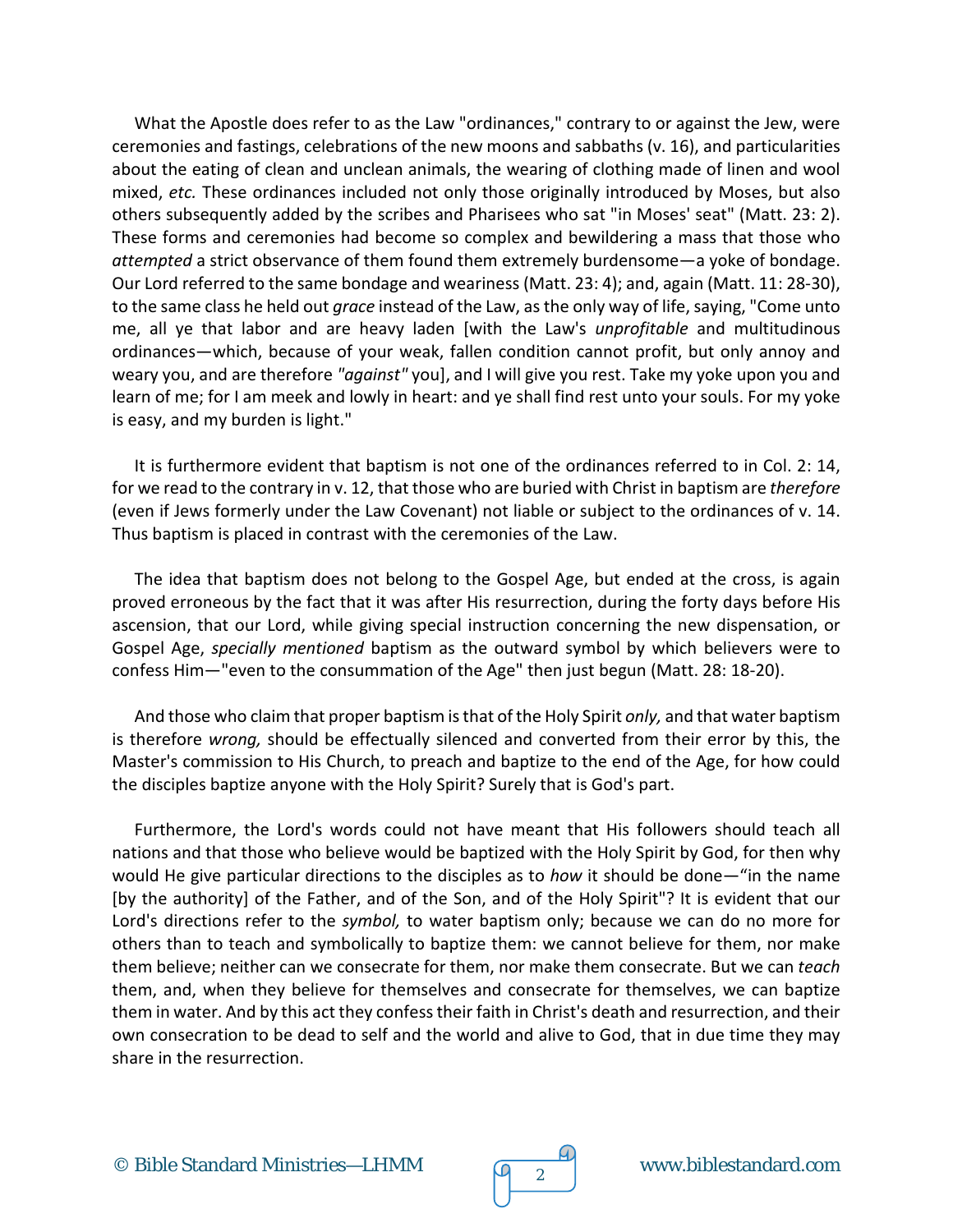#### *1 COR. 1: 11-17 EXAMINED*

When the Apostle Paul thanked God that of the Corinthian Church he had baptized only a few (1 Cor. 1: 11-17), he was not assuming that he had since become wiser than to do so again—wiser than the Master, who commanded His disciples to teach and to baptize unto the close of the Age—but he was thanking God for totally different reasons: reasons which can be better understood by those who read the entire epistle to the Corinthians *connectedly.* He had heard that the church at Corinth was split into factions, divisions (literally, *sects*), some calling themselves Paulites, others Apollosites, others Peterites and others Christians. He was sure he had in no way aided such sectarianism, and was glad he could say, I never authorized you to call yourselves by *my name.* Were you baptized in the name of Paul, or in the name of Christ? Since the majority were evidently calling themselves Paulites, and since St. Paul had founded the church at Corinth, it might appear to some that he had been seeking to make converts to himself—Paulites instead of Christians; and, since it had resulted that a number were calling themselves Paulites, he was glad that he could say that very few of these had been baptized by him; as he said—"Lest any should say, I baptized in mine own name" (v. 15).

In addition to St. Paul's poor eyesight, the facts that he was a more able preacher than others, and that many others could baptize as well or better than he, would have been sufficient reasons for his never baptizing his converts when he could avoid it; for similarly we read of the Master (John 4: 1, 2), "Jesus made and baptized more disciples than John; though Jesus himself baptized not, but his disciples." Judging from his comparative unfitness for performing baptism, and his great talent for teaching, Paul concluded that *preaching,* and not *baptizing,* was his *special* mission (1 Cor. 1: 17), though his own record shows that, when occasion required and no one else was convenient to render the service, he did not allow even his own comparative unfitness to hinder or prevent his obedience to this part of the Master's injunction.

#### *"JOHN'S BAPTISM"*

Turning to the Scripture testimony on baptism, we find that at the close of the Jewish Age a form of baptism was performed by John the Baptist and others, which is known as "John's baptism" (Acts 19: 3). It was for the Jews only. By their covenant, the Law, they occupied a relationship toward God very different from that of the Gentiles (who were without God or hope—Eph. 2: 12); for, by God's arrangement, the Jews were recognized and treated, under the provisions of the *typical sacrifices,* as typically *justified* from the Adamic guilt and penalty, and were, *as a nation,* consecrated to God (Ex. 19: 5, 6), and treated as though they were to be made the Bride of Christ.

The provision, too, was that when the true Lamb of God would come, those truly consecrated among them, "Israelites indeed," might, by accepting the true Lamb and the true sin-sacrifice and atonement, enter upon *real justification,* and carry with them their former consecration. In other words, an Israelite, consecrated indeed, living at the close of the Jewish Age, after the *real* sacrifice for sins was made by our Lord and He had appeared in the presence of God on behalf of

© Bible Standard Ministries—LHMM  $\sqrt{q}$  3

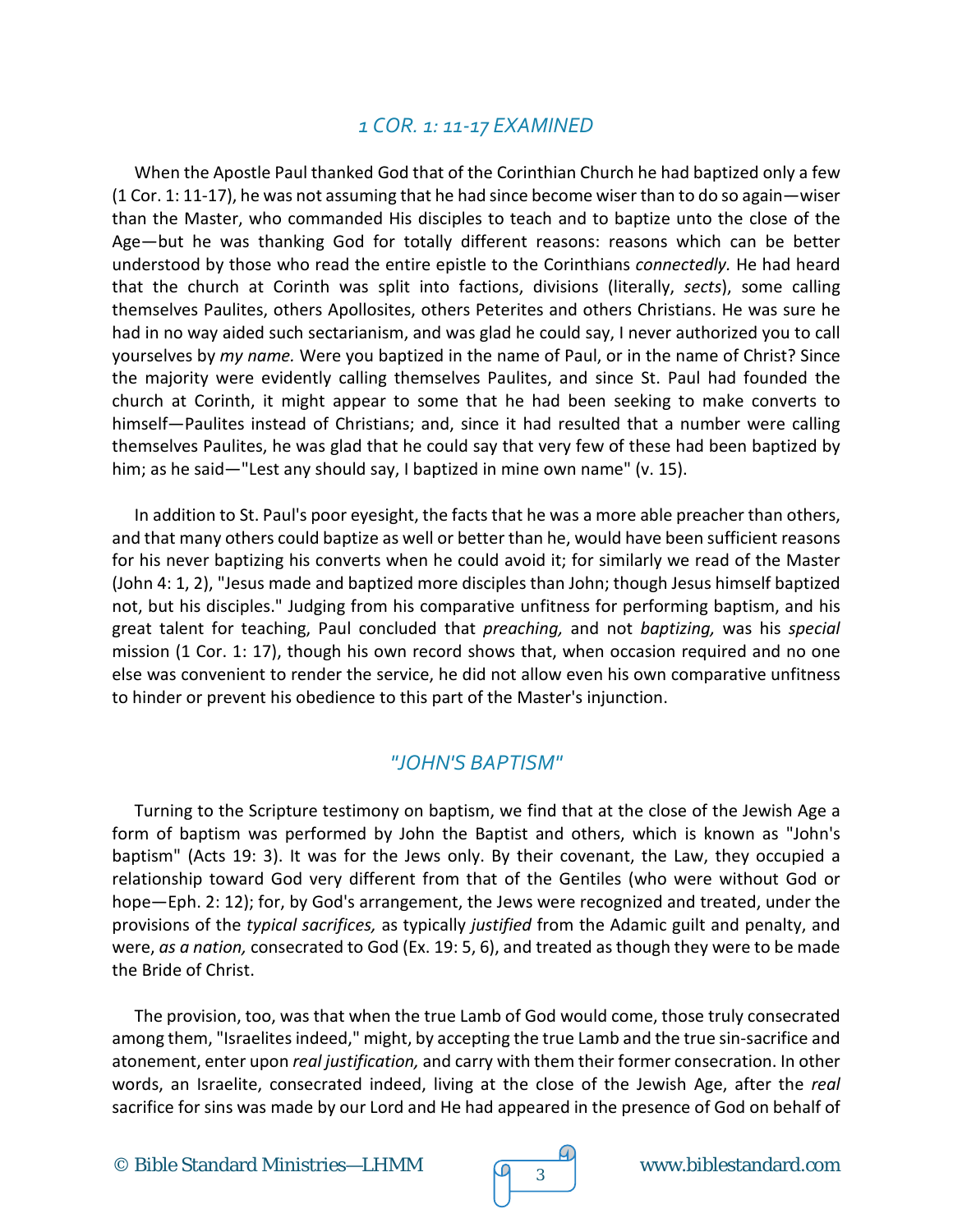the Church, would upon acceptance of Him as the true Lamb of God be treated as though he *had always had the reality,* whereas really he had up to that time had only a typical justification.

Therefore, in the opening of the Gospel Age, Jews were not preached to in the same manner as Gentiles. The Gentiles were told: You who were once aliens and strangers have now through Christ Jesus been brought nigh, and through the merit of His blood may now have access to God and may *enter into* covenant relations with Him. Therefore, come to God by Christ, who has broken down the middle wall of partition between Jews and Gentiles, not by taking favors from the Jews, but by ushering believers, whether Jews or Gentiles, into the blessings and favors of the heavenly calling (Eph. 2: 13-19).

The Jews, on the other hand, were told: "Ye are the children of the prophets, and of the covenant which God made with our fathers. … Unto you first God, having raised up his Son Jesus, sent him to bless you, in turning away every one of you from his iniquities." "Repent, and be baptized, every one of you in the name of Jesus Christ for the remission of sins, and ye shall receive the gift of the Holy Spirit; for the promise is unto you [*belongs* to you], and to your children" (Acts 3: 25, 26; 2: 38-41).

The point to be noticed is that the Israelites were *already* consecrated, and heirs according to the Law Covenant; and the only reason that they, as a nation, had not been merged at once out of the Jewish typical state into the Gospel realities, as the Apostles and other individuals had been, was that in many individuals they had not been living up to their covenant relationship, and hence as a nation were not ready to receive their Messiah, Jesus (John 1: 11). Hence they were told to *repent* or turn back into the true covenant relationship with God, and to enjoy their privileges as children of the covenant. They had sinned in not living up to what they could of their covenant, and they were to show forth to others that they renounced their previous state of sin by baptism—washing away their transgressions in symbol, after praying in the name of Christ (Acts 22: 16).

Thus John's baptism, whether performed by John, or by Christ's disciples, was confined to Israelites; it signified repentance for covenant violations, and a *return* to covenant relationship, and was intended as a preparatory work; for those who fully received the testimony given and reformed, and thus became Israelites *indeed,* did receive Christ, and did pass into the higher favors of the Gospel Age (John 5: 45-47; Matt. 21: 31, 32). To these, already children of the covenant and already heirs of the promised blessings, water baptism signified a renouncing of sins of unfaithfulness, and more: from Christ's death onward it signified their renunciation of the national sin of crucifying Him, for the rulers, representing that nation, had said, "His blood be on us, and on our children" (Matt. 27: 25).

Hence St. Peter exhorted, saying, "Let all the house of Israel know assuredly, that God hath made that same Jesus, whom ye have crucified, both Lord and Christ." And when, in view of this *national sin,* which each thus shared, they inquired, "Brethren, what shall we do?" St. Peter answered, "Repent, and be baptized, every one of you in the name of Jesus Christ for the remission of sins [and especially for your share in this national sin of crucifying Messiah], and ye

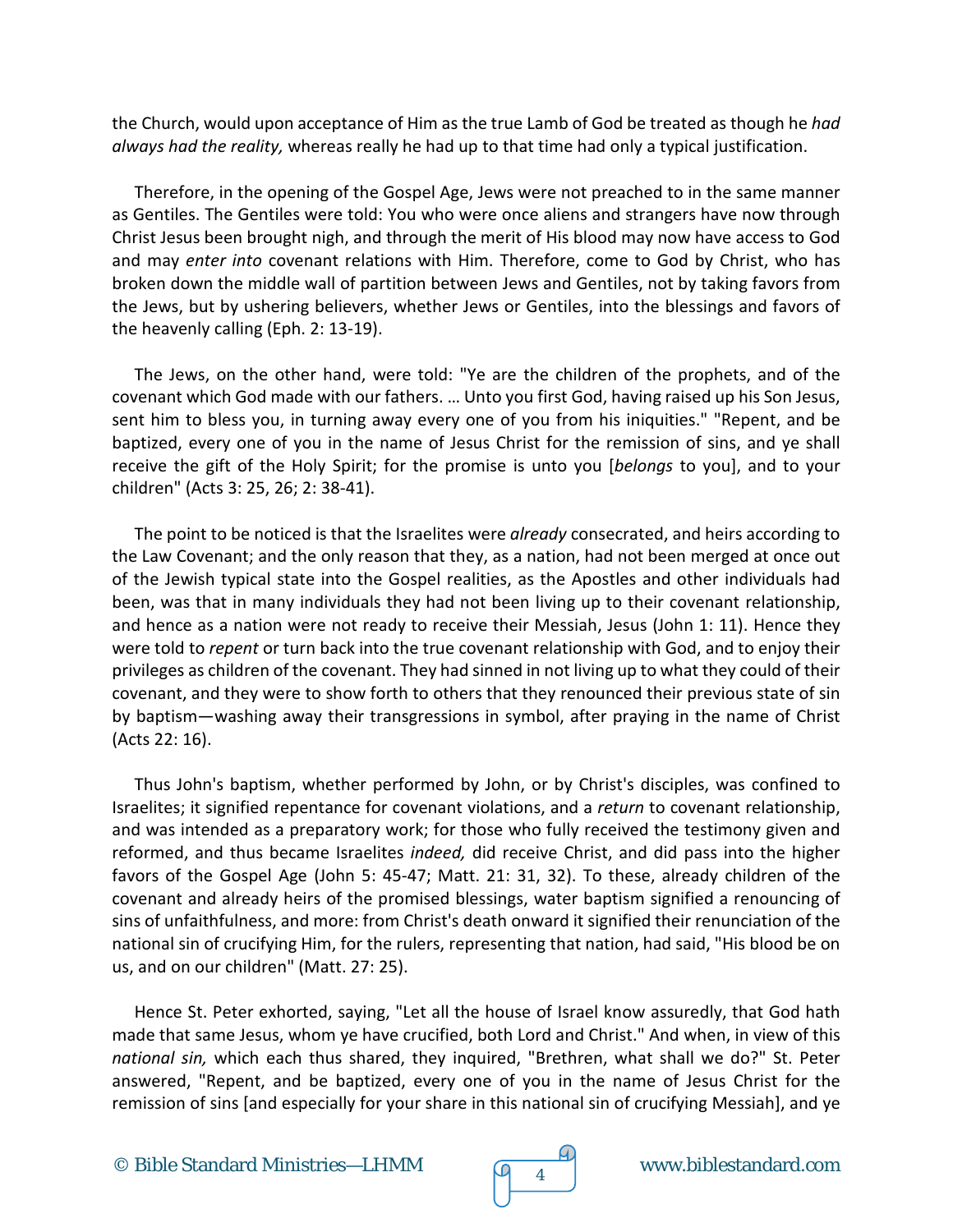shall receive the gift of the Holy Spirit" (Acts 2: 36-39). To those who accepted this invitation, baptism in water with John's baptism symbolized not only a renunciation of their sins, including their national sin of crucifying Christ, but also a stepping *out* from the dispensation and control of Moses *into* that of Christ, because in acknowledging Jesus to be the true Messiah, they were acknowledging Him to be the long-promised Savior, Lawgiver and Teacher greater than Moses and typified by him.

The persons whom the Apostle Peter addressed on the day of Pentecost were Jews, and hence he very properly said to them, *"Be baptized for the remission of your sins."* Not that John's baptism was the appointed channel for the remission of sins before God; for, as the Apostle Paul declares, "Without shedding of blood is no remission" (Heb. 9: 22). However, the Jewish nation, under God's arrangement through Moses, was accepted of Him as a whole, as a nation, and sinofferings had been made year by year for them all as a nation, and had been accepted, and a covenant had been made, called the Law Covenant. Those whom the Apostle addressed, being under the Law Covenant, were under all these favorable conditions, under the blood of the typical sacrifices, typically justified and reconciled; and to them, consequently, God's promises pertained, as they did not pertain to the Gentiles, who had not come under such typical reconciliation through typical sacrifices.

The sin which the Apostle enjoined his hearers emblematically to wash away in baptism was not, therefore, original sin, but was their sin against their Law Covenant, including their national sin in the rejection of the Messiah. With these purged away, with the symbolical washing, they would be back to the standpoint of true Israelites, "Israelites indeed"; and as such they would have every right and privilege belonging to the Israelites, but belonging to members of no other nation.

# *GENTILES GRAFTED IN*

The Apostle Paul explains this relationship (Rom. 11: 1-36), saying that the Israelites were the natural branches in the olive root of the Abrahamic promise. As branches already in that root they would not need to be grafted in, as do we who by nature are Gentiles. They were already in relationship to God, and all that they needed to do was to repent of their sins and figuratively wash them away, after which they would be fully acceptable branches in the olive tree, branches that would not be broken off, as long as they did not reject their Messiah, Jesus, but, on the contrary, would receive now a special share in the Pentecostal blessing.

Subsequently, when exhorting Gentile converts to baptism, the Apostle Paul explained most clearly its difference from this baptism of Jews for the remission of sins (Acts 19: 1-6). He shows that the baptism of Gentiles signifies or emblemizes their introduction into the Body of Christ as wild olive branches grafted into the approved stock, to be partakers of the richness of the promises through the root (Rom. 6: 3-5; 11: 17). We should, however, remark that the Jew no longer holds this same peculiar relationship; so that if the Apostle were addressing Jews today

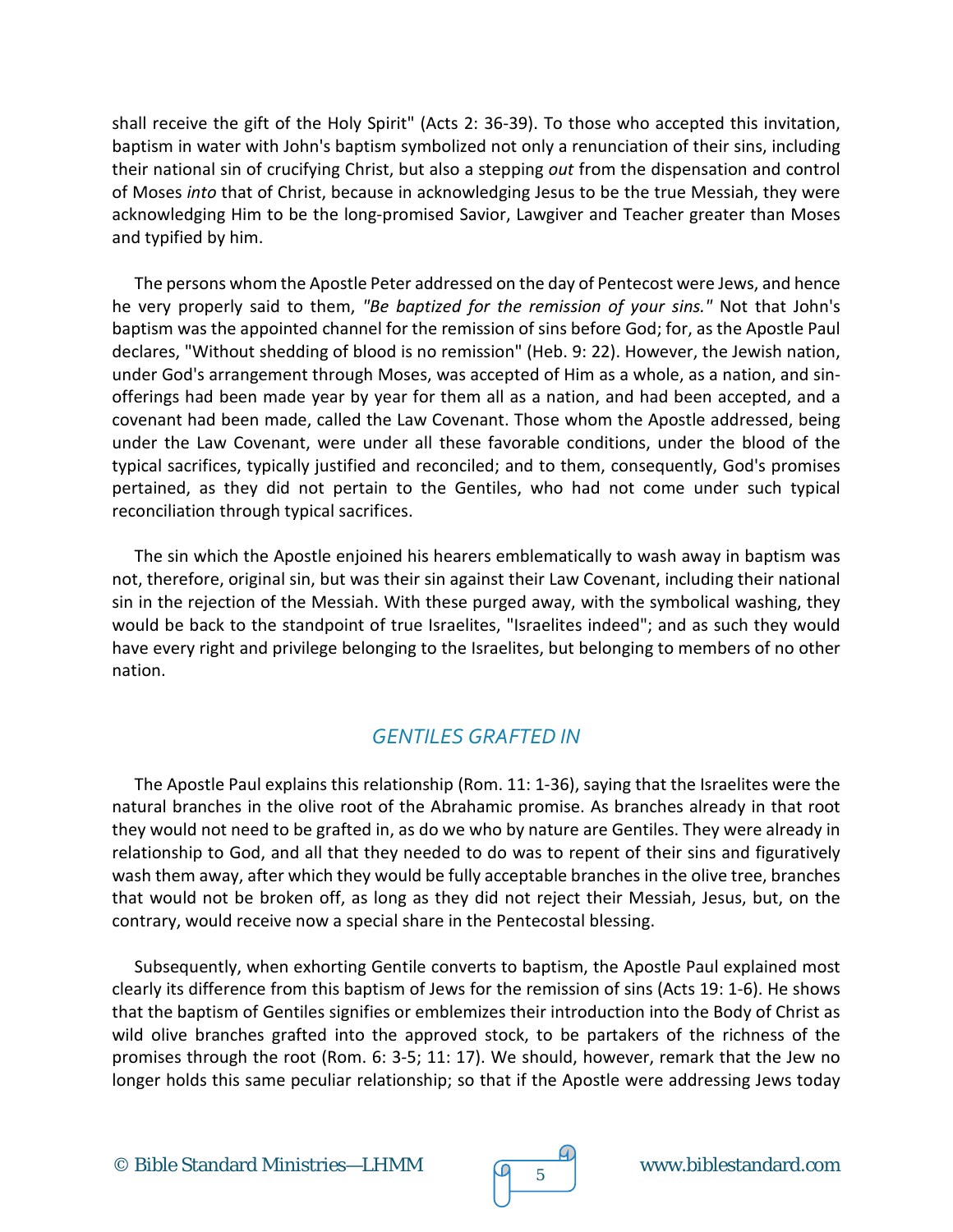we believe he would address them exactly as he would address Gentiles on this point of seeking union with Christ.

Our reasons for so thinking are: That as the *national* favor to Israel ended with the death of Christ, in the midst of their "week" of favor (Dan. 9: 27), so the *individual* favor to the Jew above the Gentile ceased with the breaking off of the natural olive branches during the remaining thirtythree years of their "harvest," which ended with the destruction of their polity, A.D. 69. A natural branch once broken off could be reunited only by engrafting—in no way differently from a wild olive branch. Consequently any Jew, seeking to come into Christ since the day of wrath upon his nation, could come in only under the same terms and conditions as a Gentile.

Throughout the Gospel Age, no one, whether Jew or Gentile, was "called" or invited into the "body of Christ," except those already *believers,* who owned Christ as their Redeemer or Justifier, and who were therefore justified freely from all things by faith in His blood. Such, and not sinners, were invited to present their bodies a living sacrifice, holy and acceptable unto God (Rom. 12: 1).

Under the Law, the blemished of the flock were not acceptable on the Lord's altar, typifying God's rejection of all imperfect offerings. Our Lord was the *actually* spotless, unblemished, perfect Lamb of God, sacrificed for our sins; and in inviting some during the Gospel Age to join Him in sacrifice, and afterward in glory and honor, the Father has accepted only such as were first made "whiter than snow," and who, because of faith in and acceptance of the redemption which is in Christ Jesus, were *reckoned* perfect, and hence were acceptable to God.

# *BAPTISM INTO DEATH*

The *real* baptism is baptism into death; and the water baptism, though a beautiful figure which graphically illustrates the real baptism, is only its figure or symbol. St. Paul explains the Church's *real* baptism in Rom. 6: 3-5: "Know ye not, that so many of us as were baptized into Jesus Christ were baptized into his death? Therefore we are buried with him by baptism into death: that like as Christ was raised up from the dead by the glory of the Father, even so we also should walk in newness of life. For if we have been planted together in the likeness of his death, we shall be also [sharers] in the likeness of his resurrection."

It is evident, then, that baptism in water is the symbol of a complete laying down of life unto death, a baptism which began and is counted from the moment the *justified believer* consecrated himself and surrendered his will to God, though to secure the promised share in the Kingdom it must continue until death.

It was from this standpoint that our Lord spoke, when He said, "I have a baptism to be baptized with, and how am I straitened [in straits, difficulties] till it be accomplished!" (Luke 12: 50). He had already performed the symbol at Jordan, but He was now referring to the consummation of His baptism into death. His will, surrendered to the Father's will and plan, was already buried; but as the dark hour of Gethsemane and Calvary drew near He longed to finish His sacrifice.

© Bible Standard Ministries—LHMM  $\sqrt{9}$  6



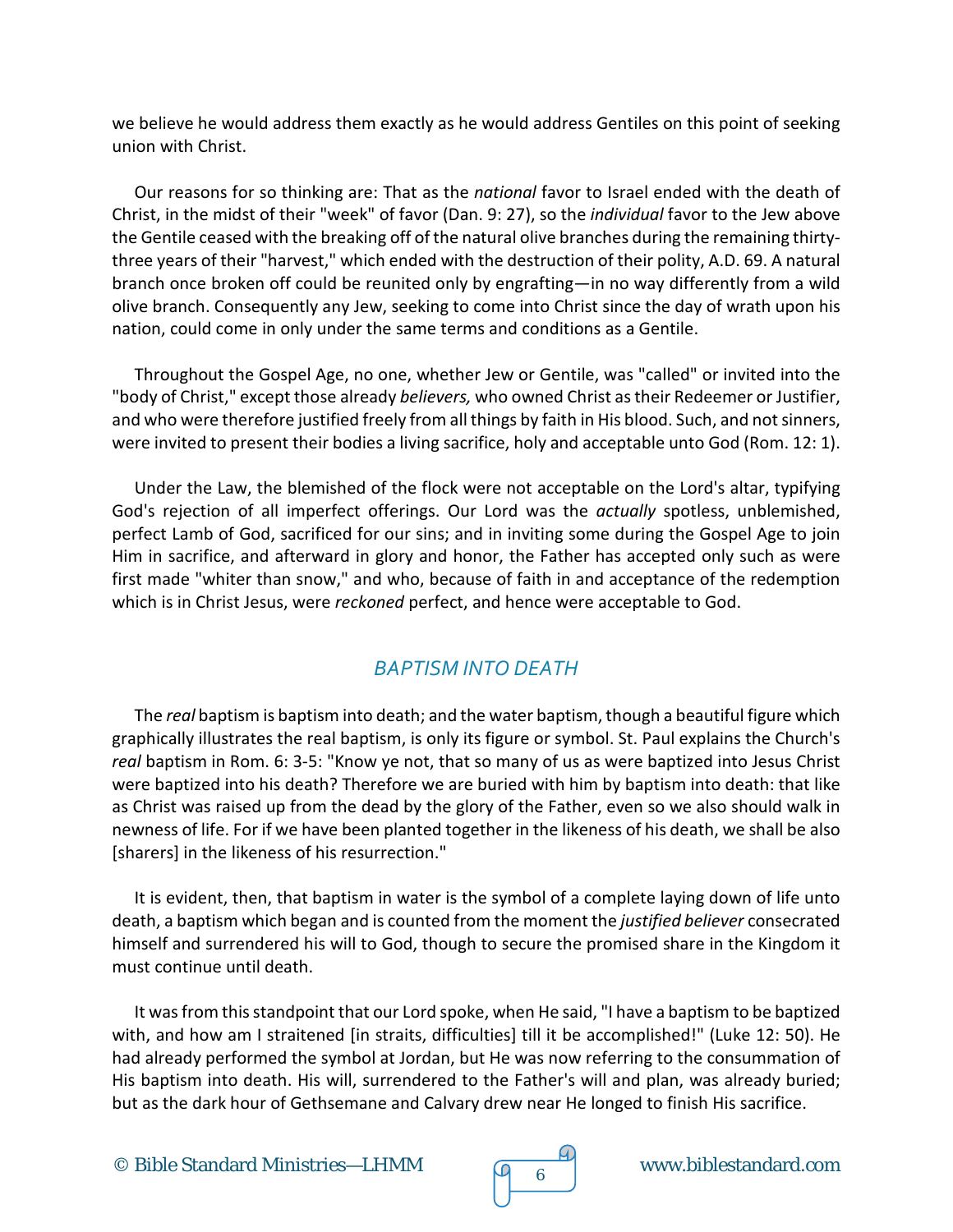It was from this same standpoint that He spoke of baptism to the two disciples who asked to sit, the one at His right hand and the other at His left, in the Kingdom (Mark 10: 35-37). He answered them, "Ye know not what ye ask—Are ye able to drink of the cup that I shall drink of, and to be baptized with the baptism that I am [being] baptized with?" (Matt. 20: 22). He referred here to the baptism into death, and showed that none need expect to share the Kingdom except those who share this baptism of death. Thus the Apostle's explanation of the symbol concurs exactly with that of our Lord.

These are not two baptisms—one into water and the other into death—but one. The baptism in water is the symbol or shadow of the baptism into death. If there is a shadow, there must be a substance; and a clear, strong light falling upon a substance produces a shadow of it. It is for the instructed child of God to distinguish between the substance and the shadow, and by recognizing their relationship to see in the two parts "one baptism." Since the two parts were recognized as one baptism by the Apostle, it is doubtful if anyone fully appreciates the *one, true baptism* without seeing both the substance and the shadow.

Recognizing the true import of baptism, we see that, next to faith in Christ, this true baptism is the one important and essential step by which a share in the Kingdom will be attained; for only such as during the Gospel Age are faithful unto death will become Abraham's seed, through whom the blessings of the Millennial Kingdom will flow to the non-elect. It is not surprising that some have mistaken the shadow or symbol for the real, and made it a test of membership in the church upon earth: this is but a natural mistake. All who see the *real* baptism, as well as the *symbol,* and yet ignore the latter, should carefully examine themselves to see that their wills in this matter are *really* dead and buried in the will of Christ.

# *THE NECESSITY OF WATER BAPTISM*

But some may inquire, Is it *necessary* for me to be baptized in water, if I am confident that I am fully consecrated unto death? Would the Lord reject me for so small a matter as a failure to go through a form?

Do not forget that God does not command and compel the obedience of those who follow in Jesus' footsteps. This is a time in which, as a great favor, believers are *privileged* to offer their wills and their all in consecration to God. It is still the time in which God is pleased to accept (through Christ) those who surrender their little human *all* to Him, and thus become followers in the footsteps of Jesus. To them He promises certain exceeding great rewards.

Those who see this matter aright know that the consecrated have not been given a law of commandments, nor dealt with as were the Jews; for "Ye are not under the law, but under grace" (Rom. 6: 14). Theirs was the *house of servants,* and it is proper to command servants; but, if we belong to the *house of sons* (Heb. 3: 5, 6), God deals with us as a true Father with true sons. True sons possess the spirit of obedience, the spirit of sons, and need not to be commanded and

© Bible Standard Ministries—LHMM  $\overline{O}$   $\overline{7}$  www.biblestandard.com

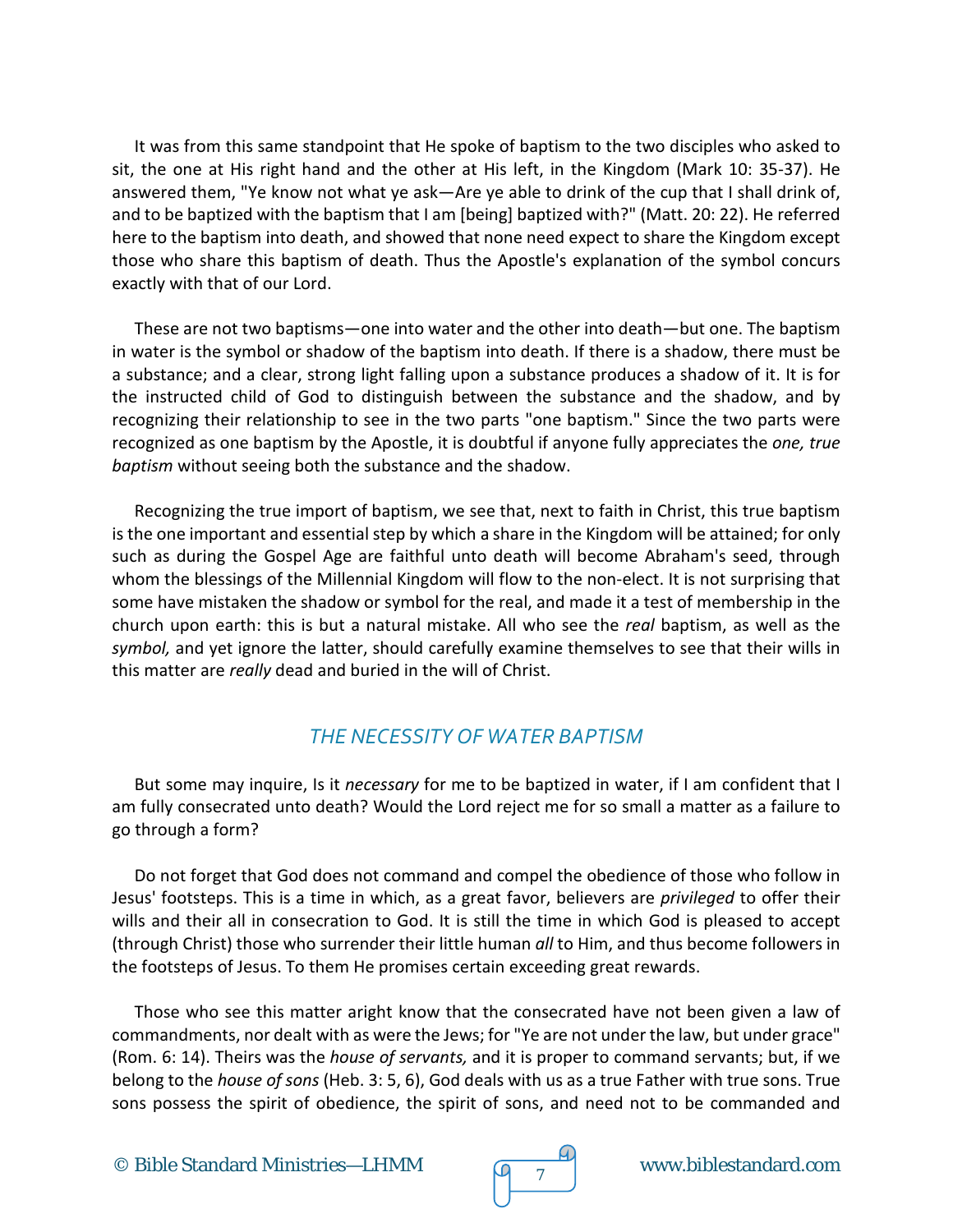threatened; for such, both by word and deed, and in matters both small and great, declare, "I delight to do thy will, O my God" (Psa. 40: 8). For such, no self-denial is too great, and no act of respect and obedience is too small.

Anyone who is consecrated to God, who has truly laid down self-will and accepted God's will, who is thus truly baptized, and who has *seen* water baptism to be the will of God, will not refuse to obey. Let us remember that obedience in a small matter may be a closer test than in a large one. Had Satan attempted to get Eve into the sin of blaspheming the Creator, he would have failed; had he attempted to induce her to murder Adam he would have failed; hence the test of obedience in a very small matter was a much more crucial test. So now God tests our professions of love and devotion and obedience most thoroughly by some of the smallest matters, of which the symbolic immersion is one. God's decision is, He that is *faithful* in that which is least will be faithful also in that which is greater (Luke 16: 10).

#### *THE FORM OF BAPTISM*

The Greek language is remarkable for its clear and definite expression of thought, and it was therefore well fitted to give expression to Divine truth. Its flexibility is well illustrated in the following words, each expressing a different shade of thought, yet all having a similar significance. Thus *rhantizo* (from *rhaino*) signifies to sprinkle; *cheo,* to pour; *louo*, to wash or bathe; *nipto,* to wash a part of the person; *bapto,* to dip, whelm or dye; *baptizo,* to dip, immerse, overwhelm or cover.

This last word, *baptizo* (rendered *baptize* in the King James Version Bible), was used by our Lord and His Apostles when referring to an ordinance which they practiced, as well as enjoined upon all followers of the Lamb. From this word, selected from among so many others of various similar shades of meaning, it seems clear that a sprinkling, or pouring, or even a washing of a part of the person, was not the thought, but an immersion or covering of the whole person.

The word "baptize," as given in some versions, is not a translation at all, but a mere transfer of the Greek word into the English. Greek dictionaries give the meaning of *baptizo* as follows: "to dip in or under water"—Liddell and Scott; "to dip repeatedly, to immerge, to submerge"—Thayer; "to dip, immerse, sink"—Abbott-Smith; "to dip, immerse"—Bagster; "to dip in, to sink, to immerse"—Robinson; "to immerse, to sink"—Greenfield; "to immerse, to submerge"—Cremer; "to dip repeatedly, dip under"—Classic Greek Dictionary. *Immerse* is the English word which seems most nearly to correspond in meaning to the Greek word *baptizo.*

It has been suggested by some that in the case of the jailer who believed and was straightway baptized (Acts 16: 33), the baptism could not have been by immersion, because he and the others could not have left the jail for the purpose; but, on the contrary, it is now known that at that time the jails were provided with bathing reservoirs, most suitable for immersions. And, furthermore, it is to be remembered that of John the Baptist it is written, "John was baptizing at Aenon near to Salim, because there was much water there" (John 3: 23). If John merely sprinkled his converts,

© Bible Standard Ministries—LHMM  $\sqrt{9}$  8 www.biblestandard.com

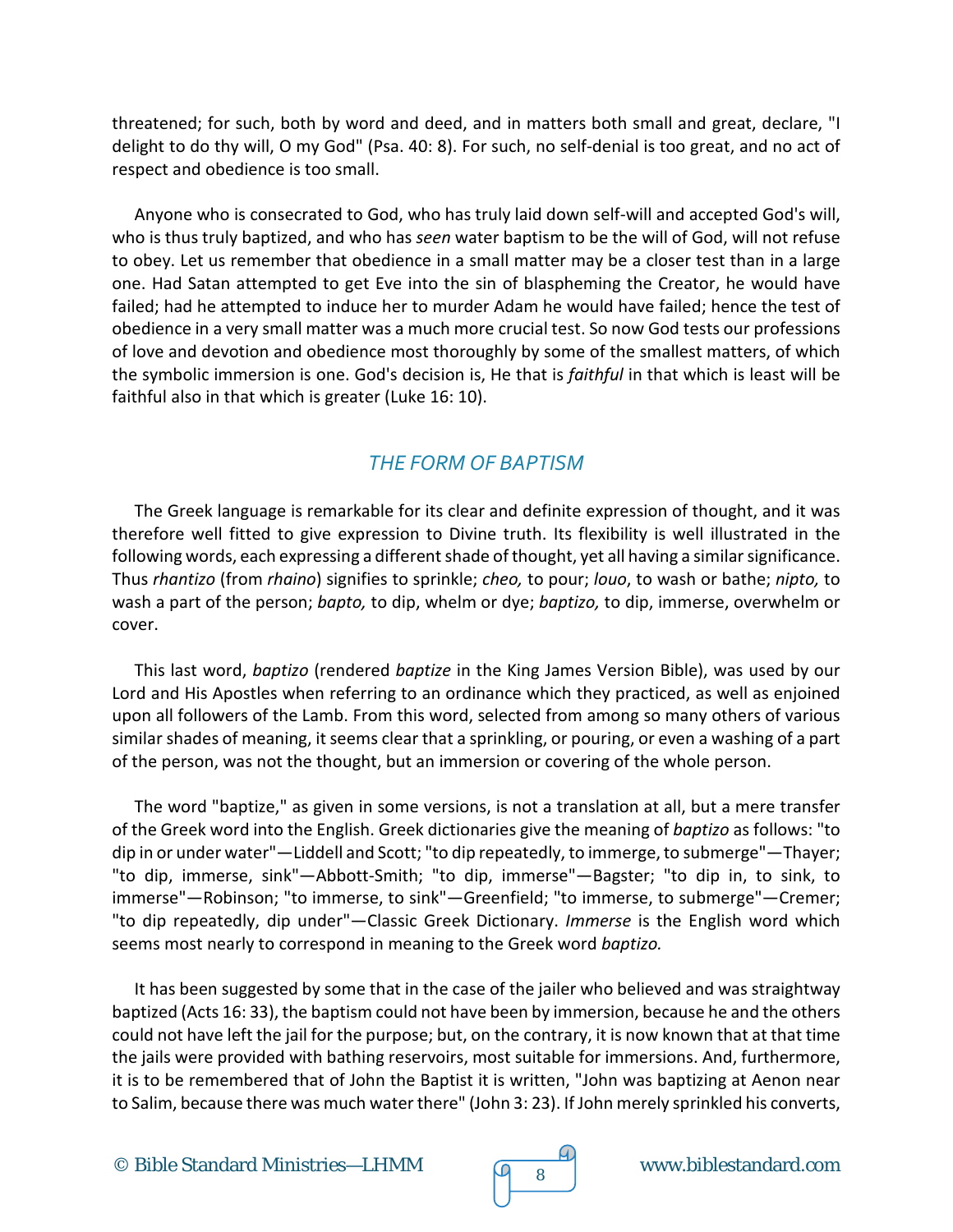the largeness of the water supply would not have been a consideration. It was probably at a pool in the Jordan.

It is generally admitted by scholars that immersion was the common practice of the early Church; but with the beginning of the third century great confusion arose on this and on other subjects. Some placed all the value upon *the form,* some even insisting on three immersions, because our Lord had said, "in the name of the Father, and of the Son, and of the Holy Spirit," not seeing that *in the name of* signifies *by the authority of;* others claimed that, as our Lord's head bowed forward in dying on the cross, so they should be immersed, not as in a burial, but with face downward; others insisted that the ones baptized must be nearly naked, as our Lord was when he died; and still others went to an opposite extreme, and, while holding that *a* form was all important, claimed that *the exact* form was unimportant, and for *convenience* substituted sprinkling. This finally became the standard mode in the Church of Rome, from which it reached Protestants. All these errors as to *form* resulted from losing sight of the real significance of baptism.

Even if the testimony as to the procedure of the early Church were so confused that we had nothing whatever therein to guide us in determining whether the apostolic mode of baptism was by sprinkling, pouring or immersing, it would still be possible for us to see clearly what would and what would not constitute appropriate pictures of real baptism, and thus to determine the matter for ourselves. Scrutinizing every form practiced, only one seems at all to *picture* death and burial with Christ. We fail to see any symbol of death to self and the world and rising to newness of life in many or few drops of water upon the forehead, or in a pailful of water poured over the person. But when we consider immersion we see at a glance a wonderful, striking, remarkable and fitting illustration of all that is implied in the real baptism to death.

The one immersion backward into water in the name of Christ is a most striking picture of a burial, fitting in every particular. The one doing the symbolic baptizing represents our Lord. As the one being baptized goes to the baptizer, so in our hearts we go to the Lord for baptism. Confessing that we cannot of ourselves become dead to self and the world, we put ourselves into the hands of the Lord, asking Him to accept the will for the deed, and that, our wills being given up, He will bury us into death—that He will cause such experiences, disciplines, assistances and chastisements to come into our lives as will best enable us to carry out our consecration vows. After the one being baptized thus pictures that he has given up his will, the baptizer gently lets him down into the water; and, while he is thus on his back, helpless in the water, he furnishes a complete illustration of our powerlessness to assist ourselves while in death; and, as the baptizer raises him to his feet again, we see in the picture just what our Lord has promised us, to raise us up from the dead in due time by His own power.

We make no attempt to constrain the consciences of others who differ from us; but it seems to us evident from the fitness of immersion as a symbol that its author is the Lord. Who else could have arranged so complete a picture or symbol of the entire matter?



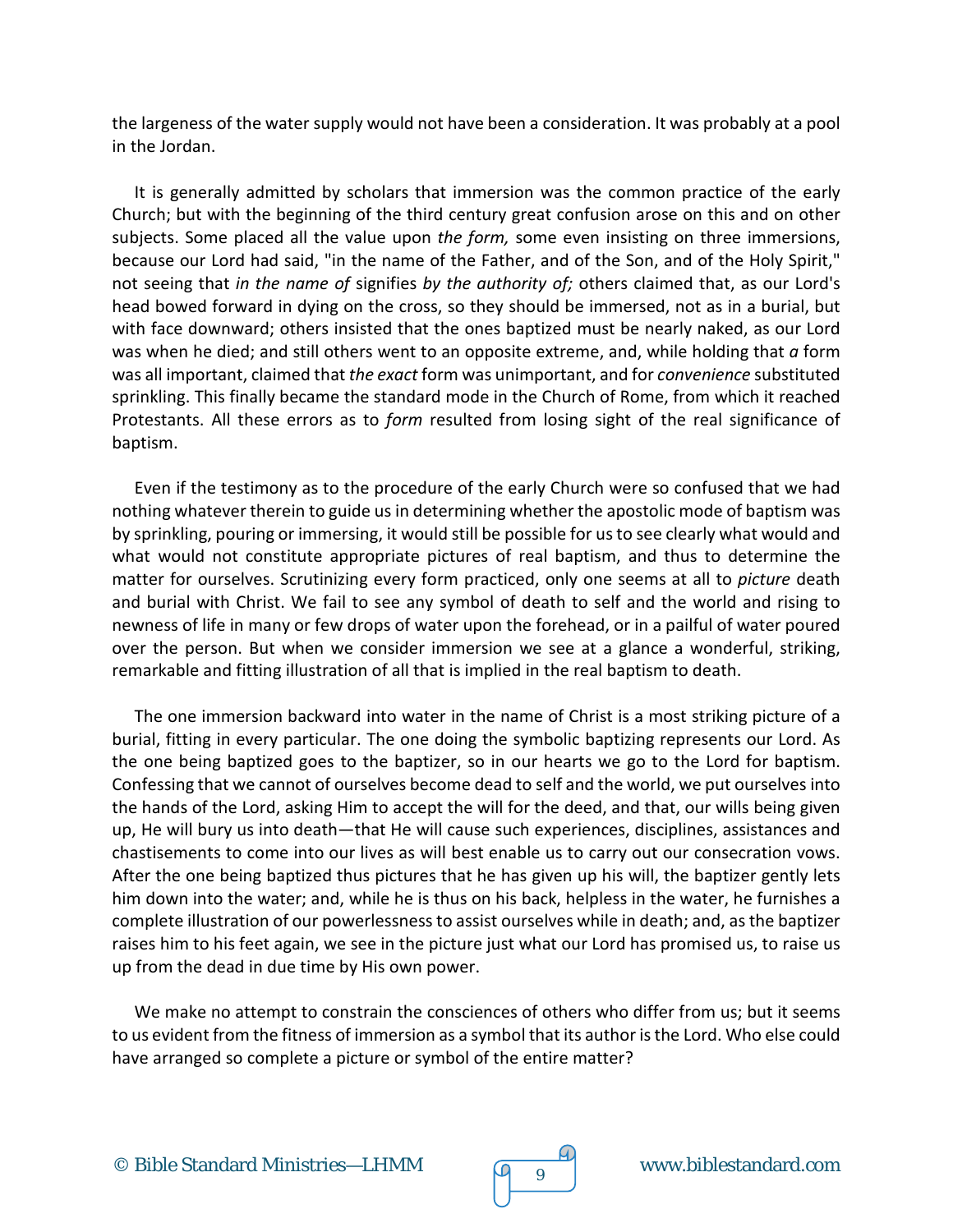#### *WHO ARE TO BE BAPTIZED?*

Our Lord authorized first the teaching of the gospel, and then the baptism of such as *believed* in Him as their Redeemer (Matt. 28: 19; comp. Mark 16: 16), and accepted the gospel call to become His footstep followers. The Apostles followed this rule, and we have no testimony anywhere that they baptized others than *believers*—neither unbelievers, nor infants, nor the mentally disabled. True, it is recorded that several "households" were baptized, and from this it is argued that probably there were infants in some of those families, and that therefore it is probable that infants were baptized, though none are mentioned. But, we answer, some families contain mentally disabled ones, and some families number one or more unbelievers; shall we therefore conclude without other evidence that the Apostles disregarded our Lord's command, and baptized unbelievers? Nay, verily! It is far more reasonable to conclude that in the few cases where households are mentioned as being baptized, they consisted of persons who could and did *believe,* or that, since the custom or general usage would prevent misunderstanding, it was proper enough to say "household," even if there were in it children too young to be *believers,* and who therefore would be understood as not being included among those baptized.

Many who practice sprinkling, and that upon unintelligent (and hence *unbelieving*) babes, hold that *water* baptism is the door into the Church of Christ; and they do not receive into membership any others than those who have gone through some ceremony *called* "baptism." They thus receive infants into their churches, on the ground that only church members will be saved from everlasting torment. True, this, like other doctrines of the Dark Ages, is little taught in our day, and is fast losing its influence over the people; nevertheless, many parents today still believe that their children would be consigned to everlasting torment if they would die without being sprinkled with water in the name of the Father, Son and Holy Spirit.

An example of this, and one which shows the power that these errors put into the hands of the priestly or clergy class, came to our attention recently. The parents of an infant had a disagreement with the pastor of their church about non-payment of church dues and nonattendance at meetings. The child grew seriously ill, and the father and mother by turn went many times to implore the cold-hearted, error-teaching, hireling shepherd to come and sprinkle their babe and save it from the eternal damnation he had taught them would otherwise be its portion. But he refused to come, telling them that they deserved the punishment. After further efforts they secured the services of another preacher "just in time" to allay their groundless fears. (For an examination of the teachings of the Scriptures on "Where are the Dead?" including unbaptized infants, write for our free booklet on the subject.)

# *WHO MAY BAPTIZE?*

No limitations are mentioned in the Scriptures as to who may perform this ceremony of baptizing believers in water, though only consecrated believers were ever commissioned, either to teach or to baptize. Although knowledge on the part of the one performing the ceremony is not required, it is, of course, desirable; but both faith and knowledge are necessary on the part

© Bible Standard Ministries—LHMM  $\sqrt{9}$  10 www.biblestandard.com

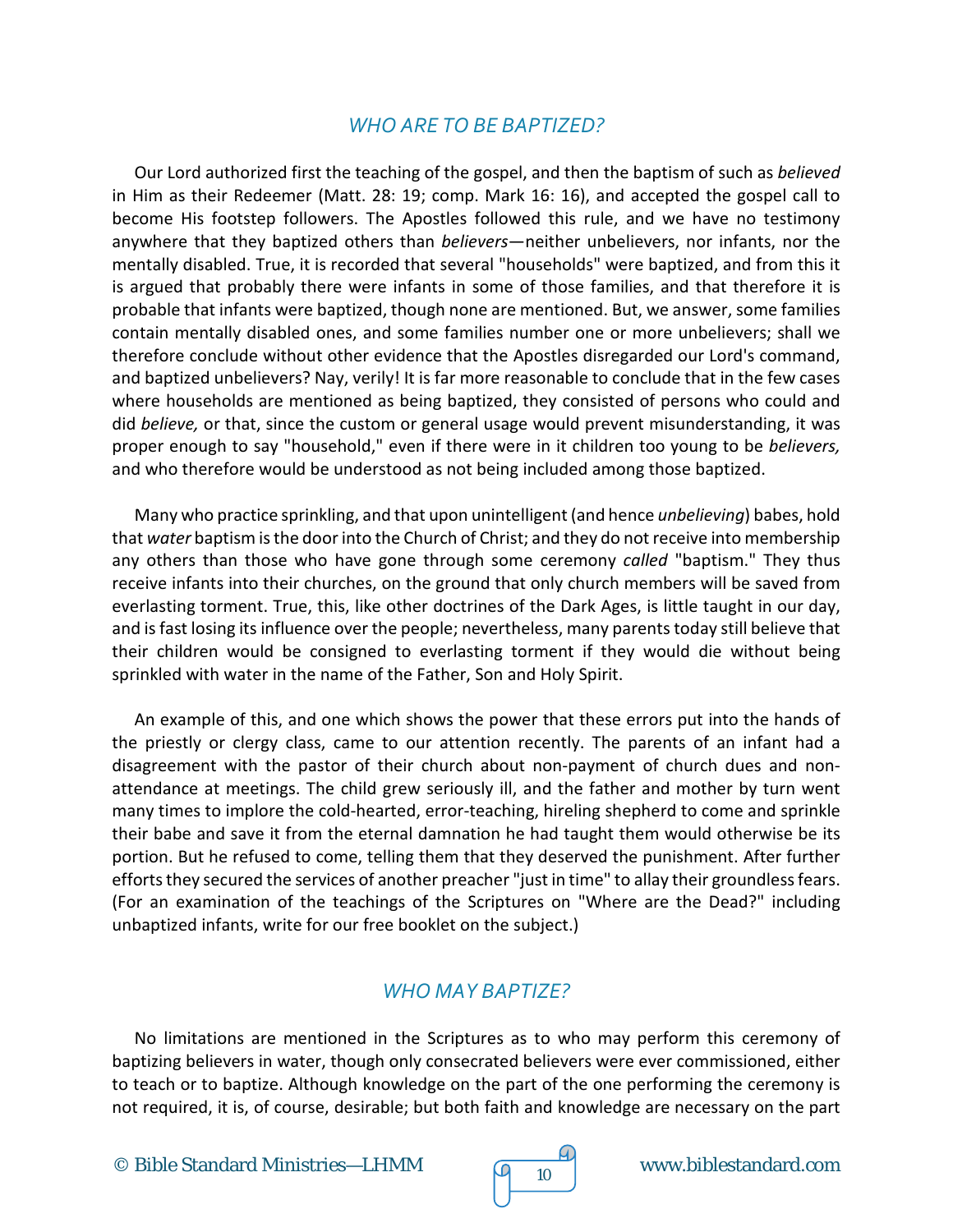of the one to be immersed. Sometimes the one performing the ceremony may be far inferior in every way to the one for whom it is performed (Matt. 3: 14).

Certainly all who are authorized to *teach,* are equally authorized to *baptize;* and in its wide sense that includes every true follower of Christ—"even to the end of the Age," according to the general call to the ministry, commission and ordination of Matt. 28: 19, 20 and John 17: 14-23. The most proper course, however, would be for such services to be in the charge of either the general or local elders of the Church.

#### *THE MANNER OF THE SYMBOL*

The immersion, since it symbolizes a burial, should be backwards, in water sufficient for the purpose, and as convenient as circumstances will permit. It should not be done with secrecy, as it is intended as a *public confession of faith.* Yet its publicity should be to fellow-believers rather than to the world. Hence, while it should in no way be kept secret from the world, it is unnecessary to give public notice except to fellow-believers. In fact, so solemn is the occasion to believers, who realize its deep significance, that the presence of the worldly, unless they be seekers after God and therefore more than mere curiosity seekers, should not be encouraged.

Some think that because John the Baptist and the Lord's disciples baptized publicly in the river Jordan, therefore all should be immersed in public view in a river. But let it be remembered that the whole Jewish nation was the *Church* according to their Law Covenant; therefore *public* view meant especially in the presence of members of the professed Church of that time. As for the river Jordan, John and the disciples evidently used it because it was the most convenient place at their service. If the *river* was an important factor, why should we also not use the *same* river— Jordan?

It should be noted that when the eunuch believed and was baptized, only Phillip was present (Acts 8: 29-38); when the jailer believed and was baptized (Acts 16: 33), it was not in a river, but in a bath or some other convenient arrangement in the prison. And we know that the ruins of the church buildings of the first two centuries show that they had special, annexed buildings prepared for the convenience of immersions.

The form of words used by the Apostles and the early Church is not given, which shows that the *form of words* used is much less important than the act, and the *meaning* which it expresses. We may gather, however, from Acts 2: 38; 8: 16; 10: 48; 19: 5; Rom. 6: 3 and 1 Cor. 1: 13, that baptism was performed in the name of the Lord Jesus and that it was expressed in words. We may also assume that our Lord's words, "Baptizing them in the name of the Father, and of the Son, and of the Holy Spirit," were not disregarded, but somehow were expressed on such occasions. The thought is, that believers, by baptism into God's will unto death, are accepted as His people, and that their right or privilege to be thus accepted is in the name or by the authority of the Father, through the merit of the Son and by the impartation to such of the Holy Spirit of truth.

© Bible Standard Ministries—LHMM  $\sqrt{q}$  11 www.biblestandard.com

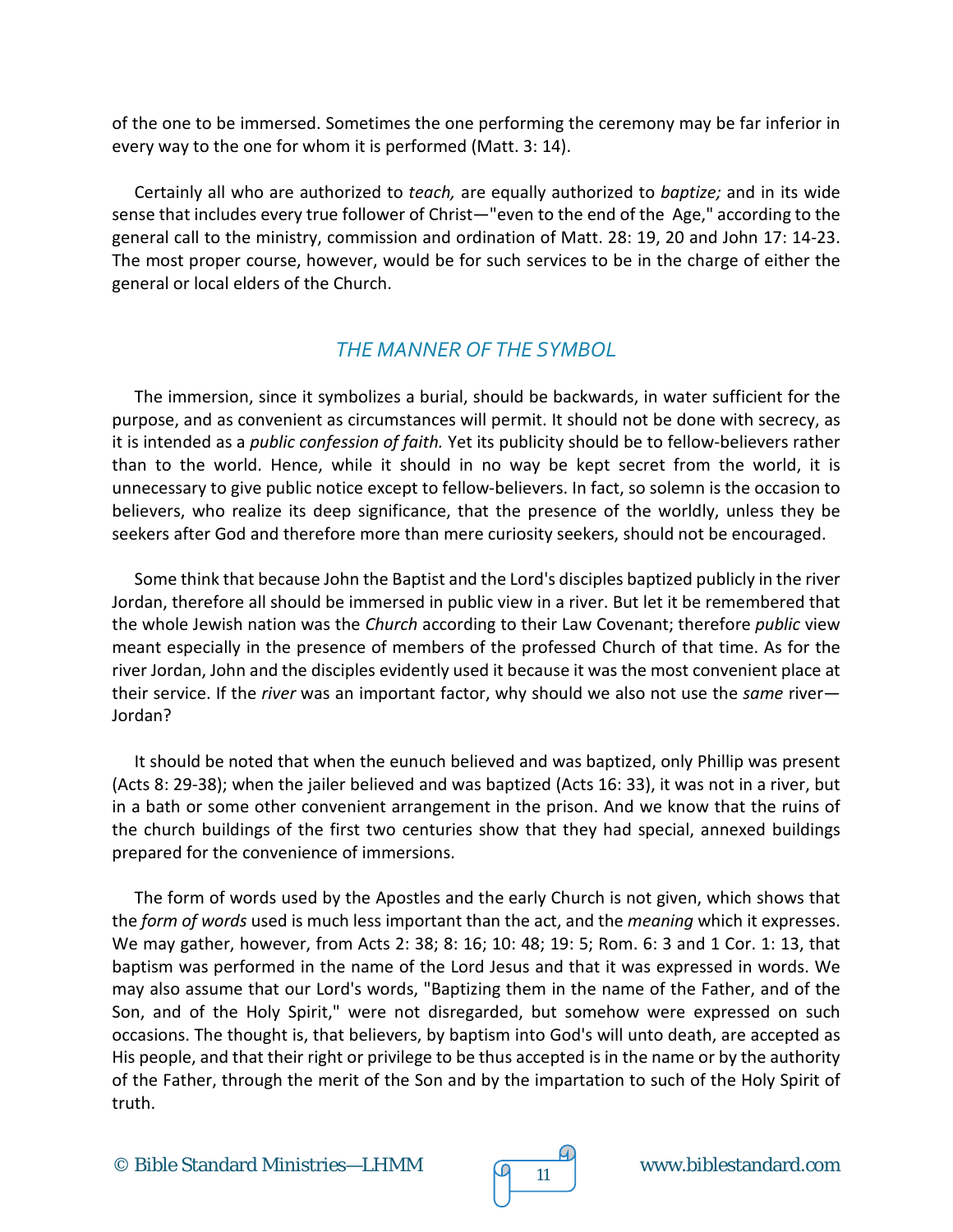We append here some interesting questions on baptism:

#### *"BAPTIZED FOR THE DEAD"*

*Question:* What is meant by 1 Cor. 15: 29 (ASV): "Else what shall they do that are baptized for the dead? If the dead are not raised at all, why then are they baptized for them?"

*Answer:* This has been considered by many as a very obscure passage. Those who deny water baptism cannot interpret this passage without implying that the great, inspired Apostle Paul was foolish; those who regard sprinkling or pouring as proper forms of baptism find it difficult to see any logical meaning in this text; and even many of those who recognize immersion as the proper symbol of baptism do not comprehend this verse. Its beauty and force can be discerned only if we recognize the real baptism, death to self-will and the world's will, and aliveness to God's will, immersion in water being its proper, appropriate and provided symbol, and only if we understand God's great plan of salvation for the Church and the world.

A misapprehension of the meaning of this text led, during the Dark Ages, to substitutionary baptism: Christian people, whose friends had died without baptism, were baptized for them representatively. The correct view of what constitutes the real baptism quickly shows us the inconsistency of such a procedure. One person could no more consecrate himself for another person than he could transfer either his natural or spiritual life to another person.

The Apostle's topic in vs. 12-28 is the resurrection of the dead, and in v. 29 he is sustaining and elaborating that doctrine. Evidently assaults had been made upon the faith of the Church at Corinth as to the resurrection of the dead. As a part of his argument in refutation, in v. 29 he calls the attention of the Church to the fact that they had all been baptized, and that their baptism signified or symbolized death, as we have already explained. He then, by way of showing up the inconsistency of the erroneous new position, inquires wherein would be the wisdom or value of such a consecration to death, as their baptism suggested, if the new theory that the dead rise not at all were true. They had consecrated themselves to be dead with Christ, to be baptized into His death as members of His Body (1 Cor. 12: 12, 13), to join Him in His sacrificial cup (Mark 10: 39), *on behalf of the dead world,* Adam and the non-elect of his race, and therefore they hoped to share in the promised glorious resurrection.

The Apostle's argument is that the whole Christian position stands or falls together. If there is no resurrection of the dead, then those who are fallen asleep in Christ are perished, as well as the remainder of the world; if such be the case, and there is no future hope either for the Church, or for the world through the Church, then why should the Church consecrate their lives unto death? They were baptized into death with Christ—baptized for, on behalf of, the dead and dying world of mankind—so that in due time, in the First Resurrection, they could also live and reign with Him (Rom. 8: 17; 2 Tim. 2: 11, 12; Rev. 5: 10; 20: 4, 6), and as His Bride and Joint-heir, the

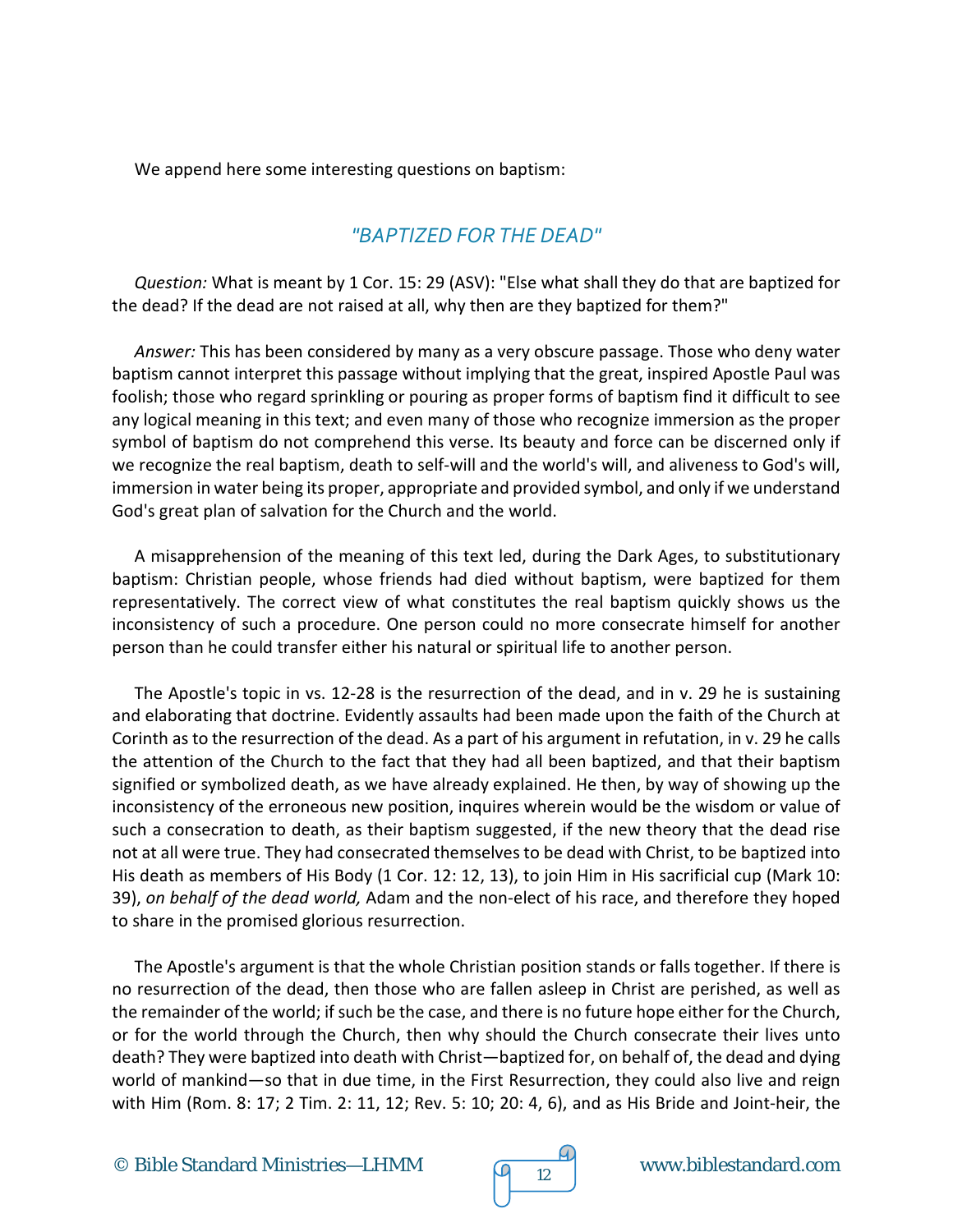Second Eve (2 Cor. 11: 2, 3; Eph. 5: 31, 32), share with Him as the Second Adam, the Life-giver of the world (1 Cor. 15: 45; Isa. 9: 6), in regenerating the race in righteousness and life (Matt. 19: 28; Isa. 60: 4; Gal. 3: 8, 16, 29; Rev. 22 : 17).

#### *BAPTISM WITH HOLY SPIRIT AND FIRE*

*Question:* What did John the Baptist mean (Matt. 3: 11, 12) when he said of Jesus: "He will baptize you with the Holy Spirit and with fire"?

*Answer:* To understand John's words we must bear in mind that he was addressing mixed classes of the Jews. There came out to him people of Jerusalem, and all Judea, and all the region round about Jordan, including Pharisees and Sadducees (vs. 5, 7). John came as the introducer of Jesus and the Gospel, and, looking forward, he prophetically foretold the results. "Now also the axe [of Divine judgment] is laid unto the root of the trees: therefore every tree which bringeth not forth good fruit [the fruitage of righteousness] is hewn down, and cast into the fire" (v. 10). Then, speaking of Jesus, he says: "He will baptize you with the Holy Spirit and with fire." Some of his hearers included in the "you" would receive Jesus, and these (as Israelites indeed) would be baptized with the Holy Spirit (at Pentecost), but others whom he was then addressing would not receive Jesus; hence after their house (nominal Fleshly Israel) would be left desolate (Matt. 23: 37-39), they would be baptized with fire—the judgments which came upon them as a people after their rejection of Jesus—not literal fire—but the fire of God's wrath (comp. Ezek. 38: 19; Zeph. 3: 8), the fire of trouble that culminated in the destruction of the Jewish polity in 69-73 A.D.

That the above is the correct understanding is proven further by v. 12, which is but a repetition of the same thoughts in other words: "Whose fan is in his hand, and he will thoroughly purge his floor [this shows the main work of Jesus during His 3½ years' ministry; as a winnower He separated the wheat of the Jewish people from the chaff], and gather his wheat [the true Israelites indeed] into the garner [the Christian Church]; but he will burn up the chaff [the rest of the nation, the refuse] with unquenchable fire [sure destruction that nothing could prevent—the great fire of religious and political contention which destroyed the Jewish nation]." Thus John told his mixed audience that, whereas he baptized with water, Jesus would baptize them with the Holy Spirit and with fire. Some received the one and others the other kind of baptism.

We believe it is a serious mistake for any of God's people to pray for a baptism of fire, for, unwittingly, they are actually praying for a curse instead of a blessing. It is to their advantage if God does not answer such a petition.

# *"BORN OF WATER AND OF THE SPIRIT"*

*Question:* In view of Jesus' statement, "Except a man be born of water and of the Spirit, he cannot enter into the kingdom of God" (John 3: 5), is water baptism essential to salvation?



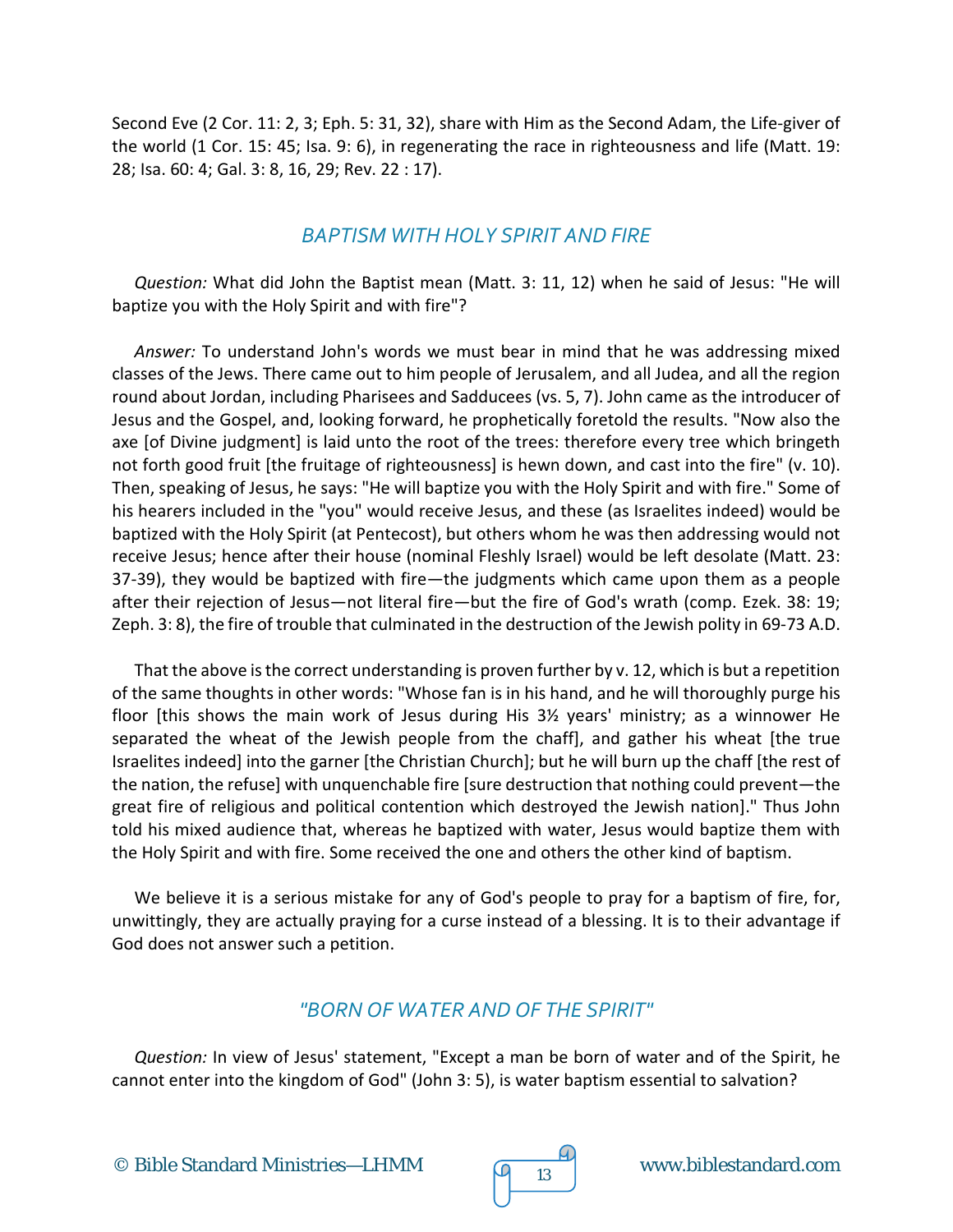*Answer:* This passage does not refer at all to water baptism, nor to the real baptism. It refers to the begettal and birth of the Spirit. In this verse the word *water* is used figuratively to symbolize the Truth, as is often the case in the Bible (Eph. 5: 26; Heb. 10: 22; 2 Pet. 2: 17; 1 John 5: 6, 8; Jude 12; Rev. 12: 15; 21: 6; 22: 1, 17; John 7: 38; Ezek. 36: 25; 47: 1-12; Isa. 12: 3). It is by the Truth that we are begotten of the Spirit (1 Cor. 4: 15; Jas. 1: 18; 1 Pet. 1: 3, 23, 25). In the Greek the one word, *gennao,* means both (1) *to beget* and (2) *to bear* (see *The Divine Plan of the Ages,* pp. 278, 364-368), and hence this word is not here repeated before the word *Spirit,* though both things are meant in this verse. To bring out the sense in English we might paraphrase this verse as follows: Except a man be begotten of the Truth and born of the Spirit, he cannot enter the kingdom of heaven.

#### *A LETTER ON BAPTISM*

Published by *The Daily Gleaner,* Jamaica, B.W.I.

THE EDITOR, Sir:—So many letters have appeared in connection with Bishop Gibson's sermon, I will content myself with dealing with just one point. Speaking of Christian Baptism, he referred to "immersion" as "the first error of a good deal of teaching in Jamaica." What is the correct mode of Christian Baptism—immersion or sprinkling? Let us see who is really in error. A few quotations from undoubted scholars will settle the question:

In the "Emphatic Diaglott," a Greek-English translation of the New Testament, I find the following note on baptism:

BAPTIZE, *bapto, baptizo. Bapto* occurs 3 times, Luke 16: 24; John 13: 26; Rev. 19: 13, and is always translated *dip* in the common version. *Baptizo* occurs 79 times; of these, 77 times it is not translated at all, but transferred; and twice, *viz.,* Mark 7: 4; Luke 11: 38, it is translated *wash,* without regard to the manner in which it was done. All lexicographers translate it by the word *immerse, dip,* or *plunge,* not one by *sprinkle* or *pour.* No translator has ever ventured to render these words by *sprinkle* or *pour.* In the Septuagint version we have *pour, dip,* and *sprinkle,* occuring in Lev. 14: 15, 16, "He shall *pour* the oil, he shall *dip* his finger in it, and he shall *sprinkle* the oil." Here we have *cheo,* to pour; *raino,* to sprinkle; and *bapto,* to dip."

Dr. Alfred Plummer, Master of University College, Durham, writes: *"Baptizo* is intensive from *bapto. Bapto,* 'I dip'; 'I immerse.' The recipients of Christian baptism were required to repent and believe. Not only is there no mention of the baptism of infants, but there is no text from which such baptism can be securely inferred."

Dr. Handley Moule, late Bishop of Durham, admits: "In the New Testament we have not indeed any mention of infant baptism … It is true that FEW certain notices of infant baptism are to be found before Century III."

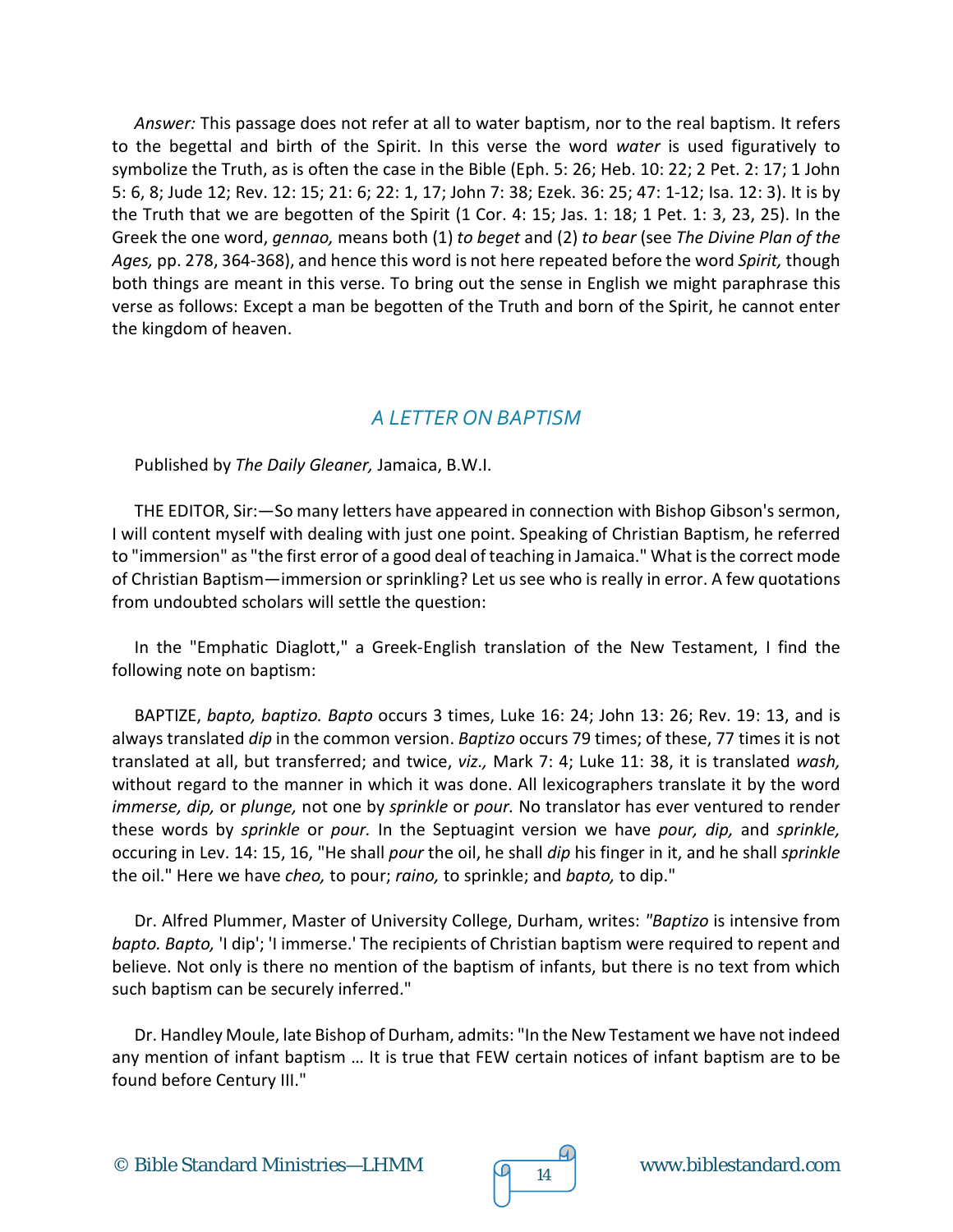Dean Stanley, admitted by churchmen to be a leader, a scholar, and an authority, historical and ecclesiastical, says: "There can be no question that the original form of baptism—the very meaning of the word—was complete immersion in the deep baptismal waters; and that, for at least four centuries, any other form was either unknown or regarded, unless in the case of dangerous illness, as an exceptional, almost monstrous, case."

Canon H. P. Liddon, Church of England, in his "Explanatory Analysis of St. Paul's Epistle to the Romans," says: "The baptism of adults by immersion is present to the Apostle's mind. The descent into the water (*katadusis*) and the rising from it (*anadusis*) were the two striking features of the rite."

Dr. R. T. Knowling, Professor of New Testament Exegesis, King's College, London, in "The Expositor's Greek Testament," says: "The context *'anebesan ek'* [Acts 8: 39] indicates that the baptism was by immersion, and there can be no doubt that this was the custom in the early Church."

Dr. William Sanday and Dr. A. C. Headlam, in the "International Critical Commentary," say: "Baptism expresses symbolically a series of acts … Immersion—Death; Submersion—Burial (the ratification of death); Emergence—Resurrection."

Bishop Lightfoot, Church of England, Durham: "Ye were buried with Christ to your old selves beneath the baptismal waters"; and he well asks, "If baptism be immersion, and immersion expresses a substantial part of its meaning, can sprinkling or pouring be baptism?"*—British Weekly,* 1905.

Martin Luther: "I would have those who are to be baptised to be entirely immersed, as the word imports and the mystery signifies."

John Calvin: "The word *baptize* signifies to immerse. It is certain that immersion was the practice of the ancient Church."

Dr. Thomas Chalmers, of the Free Church of Scotland: "The original meaning of the word 'baptism' is immersion. The prevalent style in the Apostle's day was an actual submerging of the whole body under water."

Professor John Agar Beet, Methodist: "From the earliest subapostolic writings we learn that immersion was the usual form of baptism."

The Hon. Baptist Noel, Church of England, one of Queen Victoria's Chaplains, said: "I believe I have weighed well every considerable argument that has ever been adduced in the maintenance of infant baptism, as an addition to, and which evidently becomes a substitution for, the baptism of believers in Christian Churches; and I have come distinctly to these conclusions, which appear to me, at least, to be certain: It appears to be distinctly proved, first, that baptism as ordained by